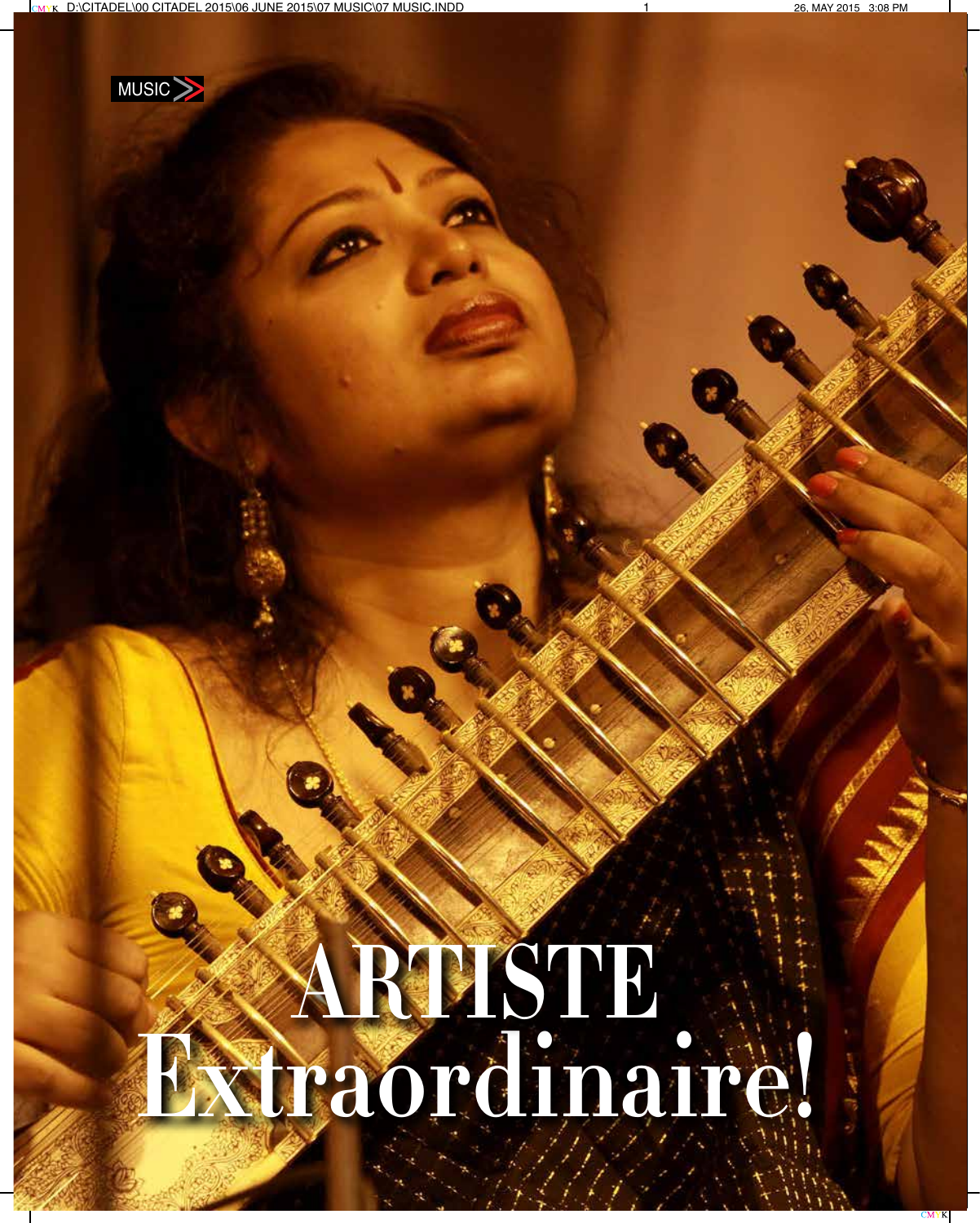

**A torchbearer of one of the oldest traditional schools of Indian classical music, the Rampur Senia Gharana, Sahana Banerjee, a sitarist, takes ahead the legacy of her parents. Citadel chats with the immensely talented artiste to unravel her musical journey.**

By Nishad Shinde > nishad.citadel@gmail.com



orn and brought up in a culture steeped with the influence of Indian classical music,<br>Sahana Banerjee, a sitarist by profession and a great admirer of music, has learned<br>the ropes of Indian classical music at a very young Sahana Banerjee, a sitarist by profession and a great admirer of music, has learned the ropes of Indian classical music at a very young age. Belonging to a family of musicians, Sahana's father, Pt Santosh Banerjee is a living legend himself (sitar and surbahar exponent) and mother Smt Chabbi Banerjee is a prominent vocalists of the Rampur Sahaswan Gharana.

Talking animatedly, Sahana says, "I am highly inspired from my parents. They both have inculcated in me the great virtues of music, which has encouraged me to be the torch bearer of our musical heritage." Continuing on, she adds, 'My family members, especially my mother and father, have played a crucial role in sharpening my skills. I have learned from them that sheer discipline can take you ahead in life, irrespective of your career. Moreover, my parents are sticklers for accuracy, and hence made me practice for hours, which helped me evolve as a sitarist."



Sahana has always been an amiable human being besides being a good musician. Her parents have always taught her to respect people, worship music and not boast of her talent. Being a humble human being, she has no airs about her being recognized as one of the most talented sitarists in the country and abroad.

On being asked what made her choose the sitar over other musical instruments, she explains, "It was very spontaneous, because my father is a sitarist. I started with vocal music, as it is considered important and gives a better understanding of Indian classical music. In spite of having received extensive training in vocal music from my mother, I have never followed it with the intent of becoming a professional singer."

She shares with us the different challenges that she had to face over the years. "Every concert is a new challenge. For a woman sitarist or an instrumentalist, it is always a challenge to get an opportunity in the male dominated society. Over the years, I have realized that there is no shortcut in method, style and the process of presenting this art," adds Sahana.

To elaborate, she emphasizes on three vital things that are very much essential for learning any form of music. "They are riyaz, respect for the art, and dedication to learn and practice the art. It is very unfortunate